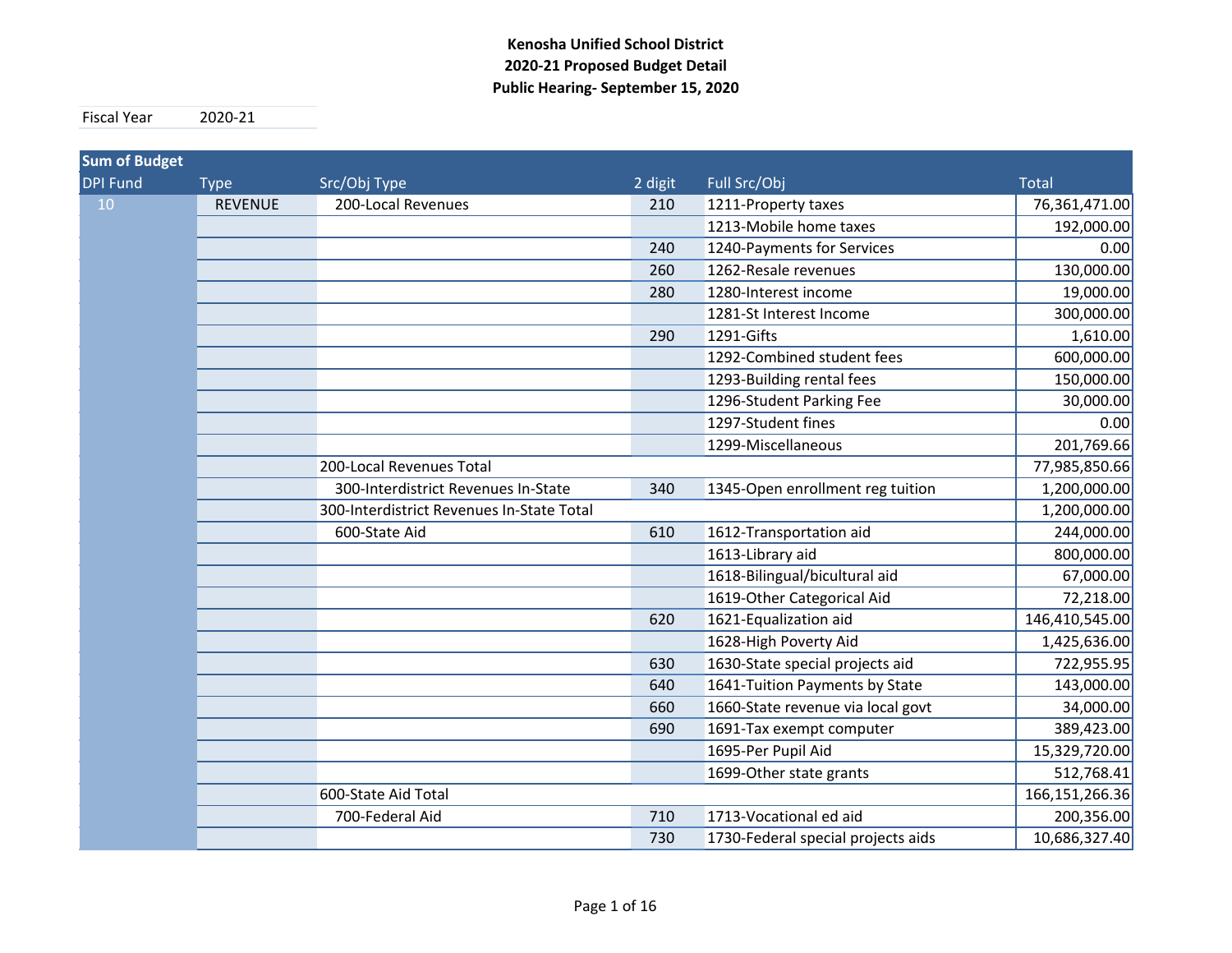| <b>Sum of Budget</b> |                      |                               |         |                                    |                |
|----------------------|----------------------|-------------------------------|---------|------------------------------------|----------------|
| <b>DPI Fund</b>      | <b>Type</b>          | Src/Obj Type                  | 2 digit | Full Src/Obj                       | <b>Total</b>   |
| 10                   | <b>REVENUE</b>       | 700-Federal Aid               | 750     | 1751-IASA Title I                  | 7,849,869.15   |
|                      |                      |                               | 780     | 1780-Fed Aid thru State (not DPI)  | 1,400,000.00   |
|                      |                      |                               | 790     | 1790-Federal direct aid            | 78,000.00      |
|                      |                      | 700-Federal Aid Total         |         |                                    | 20,214,552.55  |
|                      |                      | 900-Revenue Adjustments       | 970     | 1971-Refund of Prior Year Expenses | 113,000.00     |
|                      |                      |                               | 990     | 1990-Miscellaneous Revenues        | 350,000.00     |
|                      |                      | 900-Revenue Adjustments Total |         |                                    | 463,000.00     |
|                      | <b>REVENUE Total</b> |                               |         |                                    | 266,014,669.57 |
|                      | <b>EXPENSE</b>       | 100-Salaries                  | 110     | 2110-Perm FT Administrator         | 9,513,142.70   |
|                      |                      |                               |         | 2111-Perm FT Supervisory           | 1,786,371.00   |
|                      |                      |                               |         | 2112-Perm FT Technical             | 3,536,590.00   |
|                      |                      |                               |         | 2113-Perm FT teachers              | 86,814,898.73  |
|                      |                      |                               |         | 2114-Perm FT teacher consultant    | 238,526.00     |
|                      |                      |                               |         | 2115-Perm FT other professionals   | 69,246.00      |
|                      |                      |                               |         | 2116-Perm FT maintenance/trade     | 2,327,937.60   |
|                      |                      |                               |         | 2117-Perm FT secretary/clerical    | 5,895,781.67   |
|                      |                      |                               |         | 2118-Perm FT custodial             | 6,899,529.92   |
|                      |                      |                               |         | 2119-Perm FT education assistant   | 2,393,060.77   |
|                      |                      |                               | 120     | 2121-Perm PT officials             | 45,500.00      |
|                      |                      |                               |         | 2128-Perm PT custodials            | 6,042.40       |
|                      |                      |                               | 140     | 2140-Temporary Part Time           | 56,777.13      |
|                      |                      |                               |         | 2142-Temp PT technical             | 0.00           |
|                      |                      |                               |         | 2143-Temp PT Sub                   | 2,591,462.44   |
|                      |                      |                               |         | 2145-Temp PT police officers       | 327,759.38     |
|                      |                      |                               |         | 2147-Temp PT secretary             | 277,693.75     |
|                      |                      |                               |         | 2148-Temp PT custodial             | 206,142.82     |
|                      |                      |                               |         | 2149-Temp PT ed assistants         | 228,863.61     |
|                      |                      |                               | 150     | 2151-Vacation Pay                  | 90,000.00      |
|                      |                      |                               |         | 2152-Payouts for sick leave        | 50,000.00      |
|                      |                      |                               |         | 2153-Payouts for AST retirements   | 10,000.00      |
|                      |                      |                               | 160     | 2162-Overtime-technical            | 10,183.76      |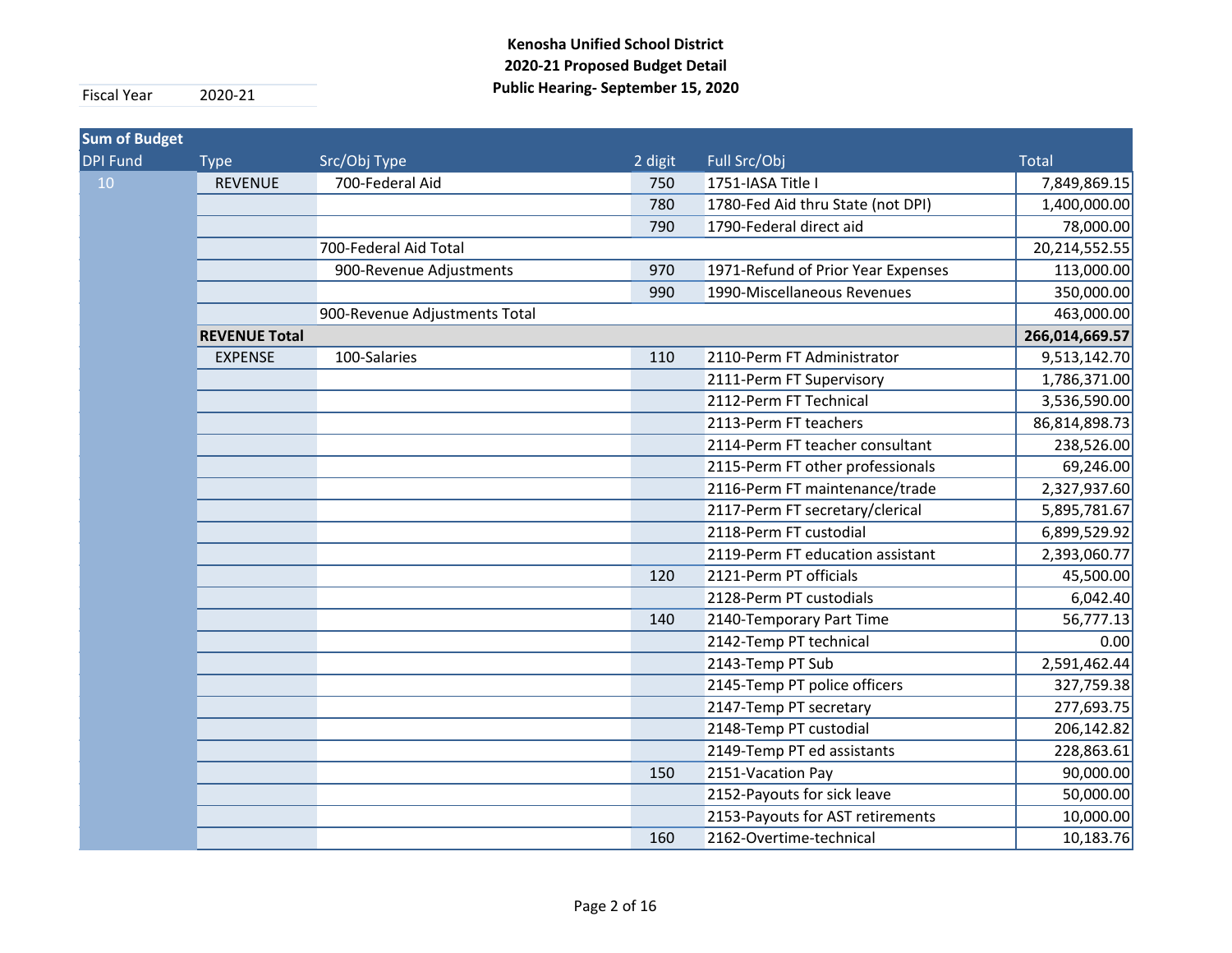| DPI Fund | <b>Type</b>    | Src/Obj Type           |         |                                   |                |
|----------|----------------|------------------------|---------|-----------------------------------|----------------|
|          |                |                        | 2 digit | Full Src/Obj                      | <b>Total</b>   |
| 10       | <b>EXPENSE</b> | 100-Salaries           | 160     | 2164-Overtime-ed interpreters     | 590.00         |
|          |                |                        |         | 2166-Overtime-trades              | 75,000.00      |
|          |                |                        |         | 2167-Overtime-secretary/clerical  | 46,890.47      |
|          |                |                        |         | 2168-Overtime-custodial           | 153,030.00     |
|          |                |                        |         | 2169-Overtime-ed assistants       | 10,428.44      |
|          |                |                        | 170     | 2170-Add'l pay - Dept Chair       | 400,742.61     |
|          |                |                        |         | 2171-Add'l pay-extra assignment   | 457,941.31     |
|          |                |                        |         | 2172-Add'l pay-teacher subs       | 3,025.16       |
|          |                |                        |         | 2173-Add'l pay-coaching           | 997,809.40     |
|          |                |                        |         | 2175-Non-employee pay             | 60,500.00      |
|          |                |                        |         | 2178-Curriculum writing           | 113,337.99     |
|          |                |                        |         | 2179-Other pay- NOT OT            | 163,357.38     |
|          |                |                        | 190     | 2192-Pay/school functions         | 15,963.29      |
|          |                | 100-Salaries Total     |         |                                   | 125,874,125.73 |
|          |                | 200-Benefits           | 210     | 2212-WRS Contribution-Cert ER     | 6,725,246.13   |
|          |                |                        |         | 2214-WRS Contribution-NonCert ER  | 1,696,553.89   |
|          |                |                        |         | 2218-Contr to OPEB Trust          | 5,303,811.68   |
|          |                |                        | 220     | 2222-Fica/medicare                | 9,602,240.88   |
|          |                |                        | 230     | 2230-Life insurance               | 345,760.79     |
|          |                |                        | 240     | 2241-Health insurance             | 27,861,673.67  |
|          |                |                        |         | 2243-Dental insurance             | 1,998,540.39   |
|          |                |                        |         | 2249-HSA District Contribution    | 2,141,932.50   |
|          |                |                        | 250     | 2251-Long term disab insurance    | 220,171.84     |
|          |                |                        |         | 2253-Worker's compensation        | 1,257,706.74   |
|          |                |                        | 290     | 2290-Employment physicals         | 2,000.00       |
|          |                |                        |         | 2291-Credit reimbursements        | 50,000.00      |
|          |                |                        |         | 2295-Other Contractual Benefits   | 0.00           |
|          |                | 200-Benefits Total     |         |                                   | 57,205,638.51  |
|          |                | 300-Purchased Services | 310     | 2310-Athletic officials           | 128,123.59     |
|          |                |                        |         | 2311-Prof/tech services           | 779,533.12     |
|          |                |                        |         | 2312-Conference Registration Fees | 188,303.67     |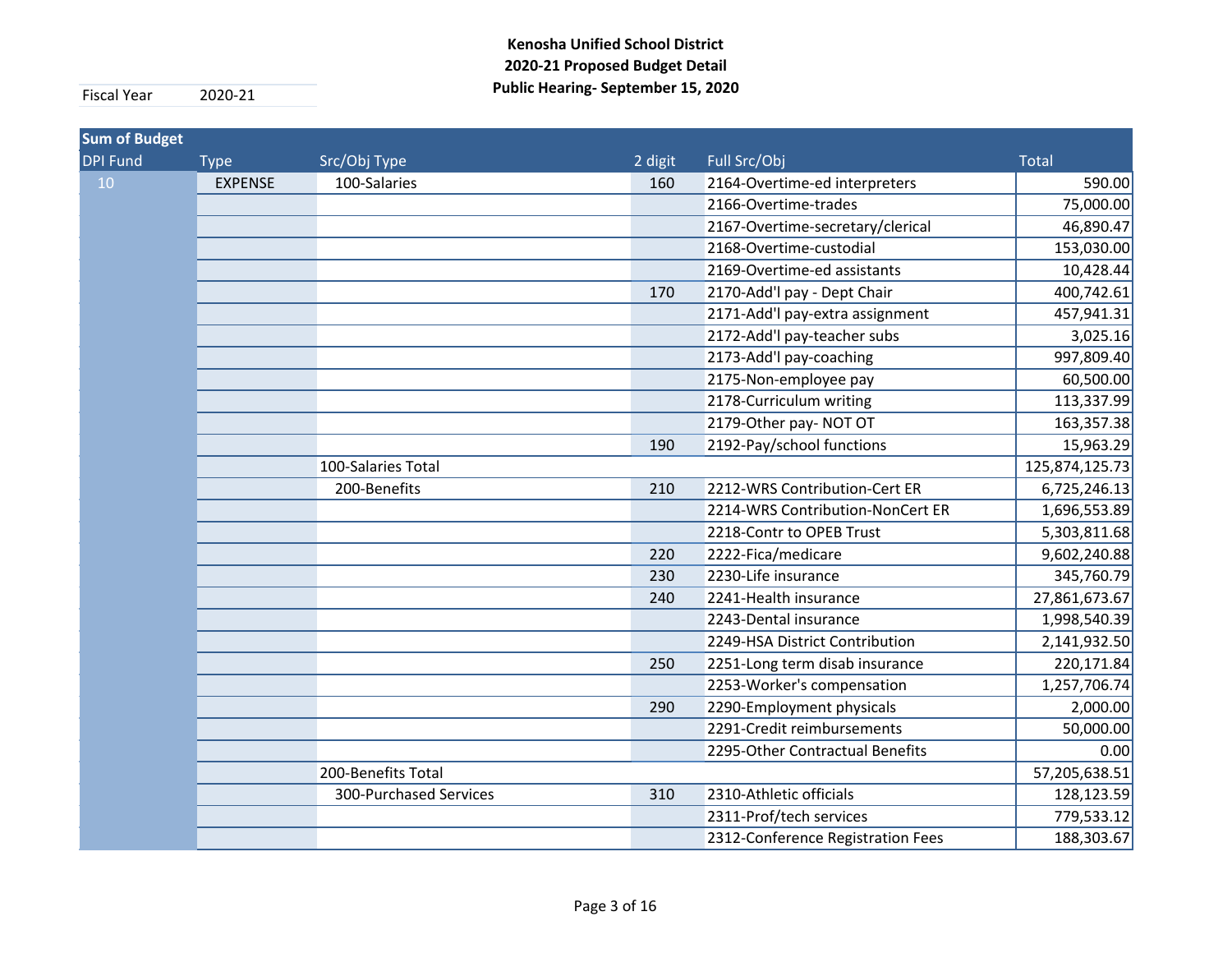| <b>Sum of Budget</b> |                |                        |         |                                     |              |
|----------------------|----------------|------------------------|---------|-------------------------------------|--------------|
| <b>DPI Fund</b>      | <b>Type</b>    | Src/Obj Type           | 2 digit | Full Src/Obj                        | <b>Total</b> |
| 10 <sup>°</sup>      | <b>EXPENSE</b> | 300-Purchased Services | 310     | 2313-Pupil services                 | 681,589.67   |
|                      |                |                        |         | 2314-Staff services                 | 219,251.09   |
|                      |                |                        |         | 2315-Consulting services            | 156,300.00   |
|                      |                |                        |         | 2316-Site Rentals-Off KUSD Property | 40,376.78    |
|                      |                |                        |         | 2317-Independent Contractor         | 210,336.23   |
|                      |                |                        |         | 2318-Legal Services                 | 185,369.82   |
|                      |                |                        |         | 2319-Parent services                | 195.00       |
|                      |                |                        | 320     | 2321-Tech Releated Repair & Maint   | 25,300.00    |
|                      |                |                        |         | 2322-Rental of Computers&Equipment  | 1,828.14     |
|                      |                |                        |         | 2324-Nontechnology Repairs and Main | 279,253.66   |
|                      |                |                        |         | 2325-Vehicle/Equipment Rental       | 257,017.45   |
|                      |                |                        |         | 2326-Site Rentals                   | 8,000.00     |
|                      |                |                        |         | 2327-Construction services          | 2,467,310.89 |
|                      |                |                        |         | 2328-Building Rentals               | 483,735.04   |
|                      |                |                        |         | 2329-Cleaning services              | 754,336.89   |
|                      |                |                        | 330     | 2331-Gas for heat                   | 1,111,876.00 |
|                      |                |                        |         | 2336-Electricity                    | 2,925,320.98 |
|                      |                |                        |         | 2337-Water services                 | 448,660.00   |
|                      |                |                        |         | 2339-Energy conservation            | 520,000.00   |
|                      |                |                        | 340     | 2341-Pupil Bus Travel(func 2567)    | 4,266,559.64 |
|                      |                |                        |         | 2342-Employee Travel Exp            | 988,975.63   |
|                      |                |                        |         | 2343-Empl in-dist mileage           | 34,543.68    |
|                      |                |                        |         | 2344-Recruitment travel             | 0.00         |
|                      |                |                        |         | 2345-Parent travel                  | 37.00        |
|                      |                |                        |         | 2348-Vehicle Fuel                   | 80,200.00    |
|                      |                |                        | 350     | 2351-Advertising                    | 73,856.12    |
|                      |                |                        |         | 2353-Postage                        | 107,708.71   |
|                      |                |                        |         | 2354-Printing & Copying Costs       | 621,856.07   |
|                      |                |                        |         | 2355-Telephone                      | 452,030.84   |
|                      |                |                        |         | 2356-Educational Television         | 1,144.00     |
|                      |                |                        |         | 2358-On-line Communication          | 204.00       |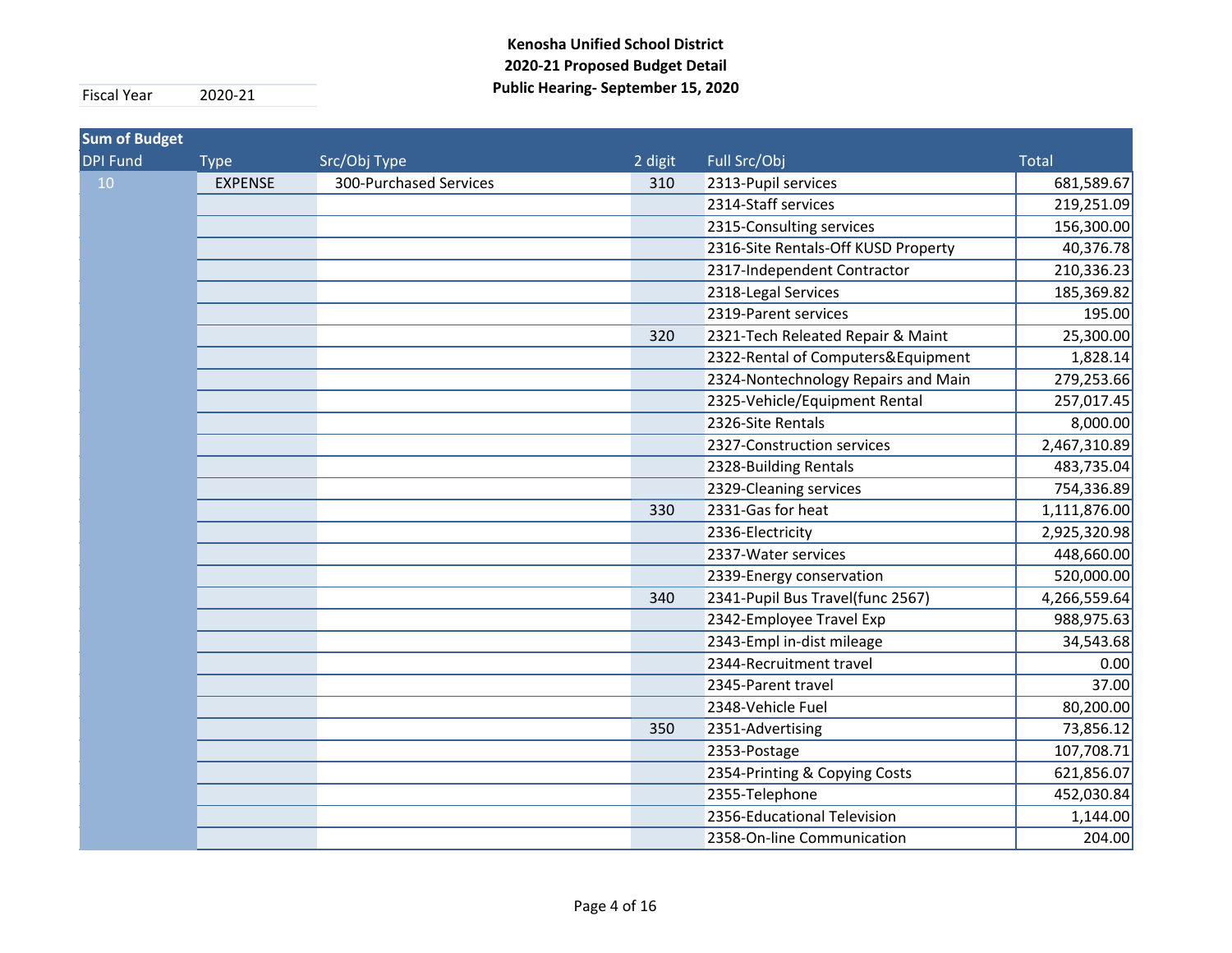| <b>Sum of Budget</b> |                |                              |         |                                     |               |
|----------------------|----------------|------------------------------|---------|-------------------------------------|---------------|
| <b>DPI Fund</b>      | <b>Type</b>    | Src/Obj Type                 | 2 digit | Full Src/Obj                        | <b>Total</b>  |
| 10                   | <b>EXPENSE</b> | 300-Purchased Services       | 350     | 2359-Other Communication            | 1,012.00      |
|                      |                |                              | 360     | 2361-Technology Services            | 745,013.00    |
|                      |                |                              |         | 2362-Software as a Service          | 20,586.38     |
|                      |                |                              | 370     | 2370-Payment to Non-Governmental    | 1,000.00      |
|                      |                |                              | 380     | 2382-Open enrollment payments       | 3,575,000.00  |
|                      |                |                              |         | 2386-Payments to CESA               | 22,280.00     |
|                      |                |                              |         | 2389-Payment to Tech Colleges       | 455,700.00    |
|                      |                |                              |         | 2387-Payments to State              | 2,734,610.48  |
|                      |                | 300-Purchased Services Total |         |                                     | 26,054,335.57 |
|                      |                | 400-Supplies                 | 410     | 2410-General Supplies (SPED only)   | 666.10        |
|                      |                |                              |         | 2411-General supplies               | 15,132,163.55 |
|                      |                |                              |         | 2413-Printer Toner & Printer Ink    | 114,245.32    |
|                      |                |                              |         | 2415-Food supplies                  | 172,397.12    |
|                      |                |                              |         | 2416-Medical supplies               | 383,476.95    |
|                      |                |                              |         | 2417-Copier & Printer Paper         | 234,722.28    |
|                      |                |                              | 420     | 2420-Apparel                        | 29,578.86     |
|                      |                |                              | 430     | 2431-AV materials (Instructional)   | 1,415.43      |
|                      |                |                              |         | 2432-Library books (Instructional)  | 803,228.32    |
|                      |                |                              |         | 2433-Newspapers (Instructional)     | 276.00        |
|                      |                |                              |         | 2434-Periodicals (Instructional)    | 12,110.18     |
|                      |                |                              |         | 2439-Professional Books-OtherMedia  | 52,772.67     |
|                      |                |                              | 440     | 2440-Small Equip <\$1000 (non-tech) | 1,002,650.83  |
|                      |                |                              |         | 2442-Equip \$1000-5000 (non-tech)   | 121,115.83    |
|                      |                |                              |         | 2444-Furnishings <\$5000 each       | 182,705.51    |
|                      |                |                              | 450     | 2450-Objects for resale             | $-16,405.32$  |
|                      |                |                              | 460     | 2460-Equipment Components           | 8,000.00      |
|                      |                |                              | 470     | 2470-Textbooks                      | 2,394,194.38  |
|                      |                |                              |         | 2471-Workbooks                      | 91,508.30     |
|                      |                |                              | 480     | 2480-Non-Capital Technology         | 0.00          |
|                      |                |                              |         | 2481-Technology Supplies            | 268,291.84    |
|                      |                |                              |         | 2482-Non-Capital Tech Hardware      | 1,255,380.14  |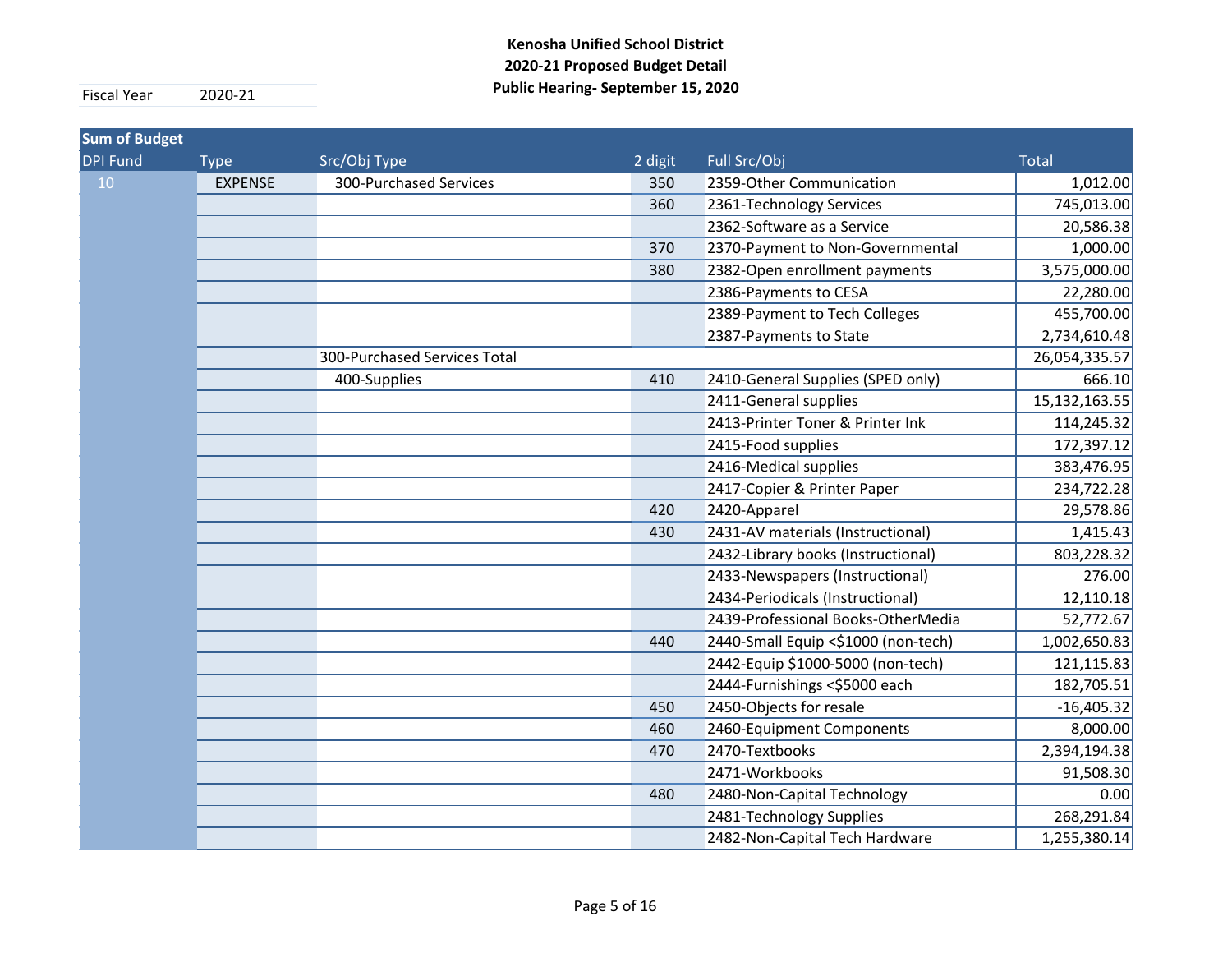| <b>Sum of Budget</b> |                |                          |         |                                       |               |
|----------------------|----------------|--------------------------|---------|---------------------------------------|---------------|
| <b>DPI Fund</b>      | <b>Type</b>    | Src/Obj Type             | 2 digit | Full Src/Obj                          | <b>Total</b>  |
| 10                   | <b>EXPENSE</b> | 400-Supplies             | 480     | 2483-Non-Capital Software             | 1,244,584.02  |
|                      |                |                          | 490     | 2490-Media rentals                    | 11,091.97     |
|                      |                |                          |         | 2491-Prof Materials(Non-Instructnl)   | 53,346.74     |
|                      |                |                          |         | 2498-Athletic Reimbursement           | $-19,428.96$  |
|                      |                |                          |         | 2499-Activity supplies                | 0.00          |
|                      |                | 400-Supplies Total       |         |                                       | 23,534,088.06 |
|                      |                | 500-Capital Outlay       | 520     | 2521-Land Improvements-Additions      | 1,456.82      |
|                      |                |                          |         | 2522-Land Improvements-Replace/Repa   | 0.00          |
|                      |                |                          | 540     | 2541-Building Improvement-Additions   | 83,989.14     |
|                      |                |                          |         | 2542-Building Imprv Remodel/Replace   | 291,967.59    |
|                      |                |                          | 550     | 2552-New Equip >\$5000 (ea.)          | 235,930.80    |
|                      |                |                          |         | 2558-New Tech Equip > \$5000(ea.)     | 0.00          |
|                      |                |                          | 560     | 2562-Replace Equip > \$5000 (ea.)     | 58,195.81     |
|                      |                |                          |         | 2568-Replace Technical Equip > \$5000 | 0.00          |
|                      |                |                          | 580     | 2581-Tech Hardware >\$5000(ea.)       | 143,971.00    |
|                      |                |                          |         | 2582-Tech Software > \$5000 (ea.)     | 2,089.50      |
|                      |                | 500-Capital Outlay Total |         |                                       | 817,600.66    |
|                      |                | 600-Debt                 | 680     | 2682-Interest-short term              | 415,000.00    |
|                      |                |                          | 690     | 2691-Paying agent fees                | 47,000.00     |
|                      |                | 600-Debt Total           |         |                                       | 462,000.00    |
|                      |                | 700-Insurances           | 710     | 2711-Liability insurance              | 250,150.00    |
|                      |                |                          |         | 2712-Property insurance               | 380,000.00    |
|                      |                |                          | 730     | 2730-Unemployment comp.               | 75,000.00     |
|                      |                | 700-Insurances Total     |         |                                       | 705,150.00    |
|                      |                | 800-Transfers            | 820     | 2827-Gen Operating Trans Out to 27    | 33,874,051.37 |
|                      |                | 800-Transfers Total      |         |                                       | 33,874,051.37 |
|                      |                | 900-Other                | 940     | 2941-District dues/fees               | 106,017.00    |
|                      |                |                          |         | 2942-Employee dues/fees               | 67,049.20     |
|                      |                |                          |         | 2943-Student dues/fees                | 133,473.09    |
|                      |                |                          |         | 2944-False alarm fees                 | 18,373.00     |
|                      |                |                          |         | 2945-Bank/Credit Card Fees            | 30,000.00     |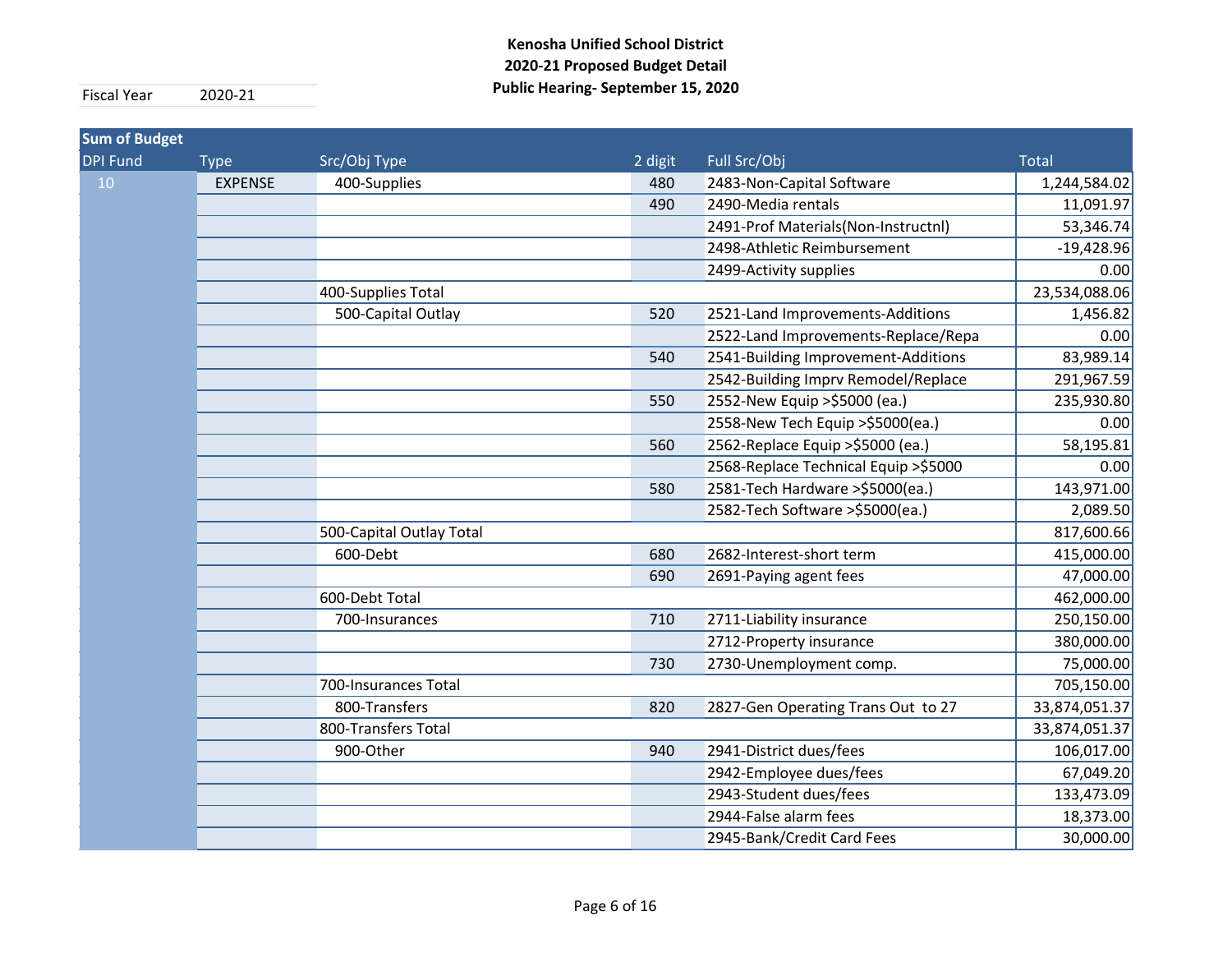| <b>Sum of Budget</b> |                      |                                 |         |                                    |                 |
|----------------------|----------------------|---------------------------------|---------|------------------------------------|-----------------|
| <b>DPI Fund</b>      | <b>Type</b>          | Src/Obj Type                    | 2 digit | Full Src/Obj                       | <b>Total</b>    |
| 10                   | <b>EXPENSE</b>       | 900-Other                       | 960     | 2969-Accounting adjustments        | $-2,869,150.06$ |
|                      |                      |                                 | 970     | 2971-Refund pr yr/aidable          | 0.00            |
|                      |                      |                                 |         | 2972-Refund pr yr/non-aidable      | 0.00            |
|                      |                      |                                 | 990     | 2990-Miscellaneous                 | 1,917.44        |
|                      |                      | 900-Other Total                 |         |                                    | $-2,512,320.33$ |
|                      | <b>EXPENSE Total</b> |                                 |         |                                    | 266,014,669.57  |
| 20                   | <b>REVENUE</b>       | 100-Oper Trans In               | 110     | 1110-General Operating Trans In    | 33,874,051.37   |
|                      |                      | 100-Oper Trans In Total         |         |                                    | 33,874,051.37   |
|                      |                      | 200-Local Revenues              | 290     | 1299-Miscellaneous                 | 6,800.00        |
|                      |                      | 200-Local Revenues Total        |         |                                    | 6,800.00        |
|                      |                      | 500-Intermediate Revenues       | 540     | 1541-Payment for Regular Day       | 0.00            |
|                      |                      | 500-Intermediate Revenues Total |         |                                    | 0.00            |
|                      |                      | 600-State Aid                   | 610     | 1611-State handicap aid            | 10,132,264.00   |
|                      |                      |                                 | 620     | 1625-State Categorical Aid         | 81,000.00       |
|                      |                      | 600-State Aid Total             |         |                                    | 10,213,264.00   |
|                      |                      | 700-Federal Aid                 | 730     | 1730-Federal special projects aids | 6,857,473.01    |
|                      |                      |                                 | 780     | 1780-Fed Aid thru State (not DPI)  | 800,000.00      |
|                      |                      |                                 | 790     | 1790-Federal direct aid            | 2,456,909.00    |
|                      |                      | 700-Federal Aid Total           |         |                                    | 10,114,382.01   |
|                      | <b>REVENUE Total</b> |                                 |         |                                    | 54,208,497.38   |
|                      | <b>EXPENSE</b>       | 100-Salaries                    | 110     | 2110-Perm FT Administrator         | 514,037.20      |
|                      |                      |                                 |         | 2112-Perm FT Technical             | 163,887.00      |
|                      |                      |                                 |         | 2113-Perm FT teachers              | 25,296,287.25   |
|                      |                      |                                 |         | 2114-Perm FT teacher consultant    | 297,766.76      |
|                      |                      |                                 |         | 2115-Perm FT other professionals   | 263,243.00      |
|                      |                      |                                 |         | 2117-Perm FT secretary/clerical    | 358,795.06      |
|                      |                      |                                 |         | 2118-Perm FT custodial             | 27,250.08       |
|                      |                      |                                 |         | 2119-Perm FT education assistant   | 5,516,225.85    |
|                      |                      |                                 | 140     | 2143-Temp PT Sub                   | 315,400.00      |
|                      |                      |                                 |         | 2145-Temp PT police officers       | 11,800.00       |
|                      |                      |                                 |         | 2147-Temp PT secretary             | 200.00          |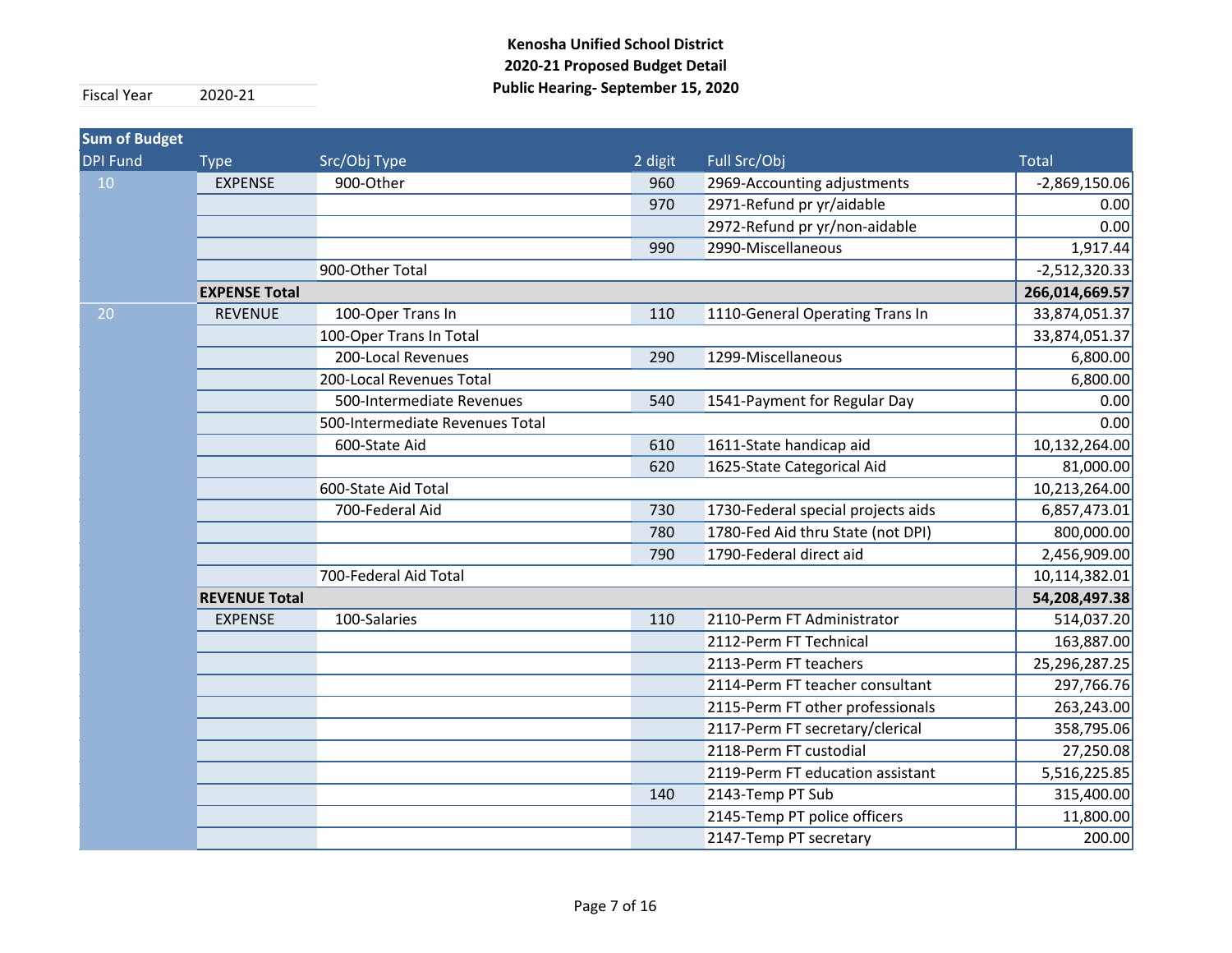| <b>Sum of Budget</b> |                |                        |         |                                     |               |
|----------------------|----------------|------------------------|---------|-------------------------------------|---------------|
| <b>DPI Fund</b>      | <b>Type</b>    | Src/Obj Type           | 2 digit | Full Src/Obj                        | <b>Total</b>  |
| 20                   | <b>EXPENSE</b> | 100-Salaries           | 140     | 2149-Temp PT ed assistants          | 86,267.00     |
|                      |                |                        | 160     | 2164-Overtime-ed interpreters       | 1,500.00      |
|                      |                |                        |         | 2167-Overtime-secretary/clerical    | 175.00        |
|                      |                |                        |         | 2169-Overtime-ed assistants         | 1,100.00      |
|                      |                |                        | 170     | 2170-Add'l pay - Dept Chair         | 47,200.00     |
|                      |                |                        |         | 2171-Add'l pay-extra assignment     | 31,762.00     |
|                      |                |                        |         | 2179-Other pay-NOT OT               | 0.00          |
|                      |                |                        | 190     | 2190-Longevity pay                  | 200.00        |
|                      |                | 100-Salaries Total     |         |                                     | 32,933,096.20 |
|                      |                | 200-Benefits           | 210     | 2212-WRS Contribution-Cert ER       | 1,779,979.92  |
|                      |                |                        |         | 2214-WRS Contribution-NonCert ER    | 431,116.02    |
|                      |                |                        |         | 2218-Contr to OPEB Trust            | 1,425,184.22  |
|                      |                |                        | 220     | 2222-Fica/medicare                  | 2,518,719.03  |
|                      |                |                        | 230     | 2230-Life insurance                 | 87,776.40     |
|                      |                |                        | 240     | 2241-Health insurance               | 9,484,965.04  |
|                      |                |                        |         | 2243-Dental insurance               | 688,894.59    |
|                      |                |                        |         | 2249-HSA District Contribution      | 718,792.50    |
|                      |                |                        | 250     | 2251-Long term disab insurance      | 59,750.32     |
|                      |                |                        |         | 2253-Worker's compensation          | 329,232.57    |
|                      |                | 200-Benefits Total     |         |                                     | 17,524,410.61 |
|                      |                | 300-Purchased Services | 310     | 2311-Prof/tech services             | 0.00          |
|                      |                |                        |         | 2312-Conference Registration Fees   | 4,000.00      |
|                      |                |                        |         | 2313-Pupil services                 | 0.00          |
|                      |                |                        |         | 2314-Staff services                 | 0.00          |
|                      |                |                        |         | 2315-Consulting services            | 0.00          |
|                      |                |                        |         | 2317-Independent Contractor         | 6,250.00      |
|                      |                |                        |         | 2319-Parent services                | 0.00          |
|                      |                |                        | 320     | 2324-Nontechnology Repairs and Main | 0.00          |
|                      |                |                        |         | 2325-Vehicle/Equipment Rental       | 0.00          |
|                      |                |                        |         | 2329-Cleaning services              | 0.00          |
|                      |                |                        | 330     | 2331-Gas for heat                   | 0.00          |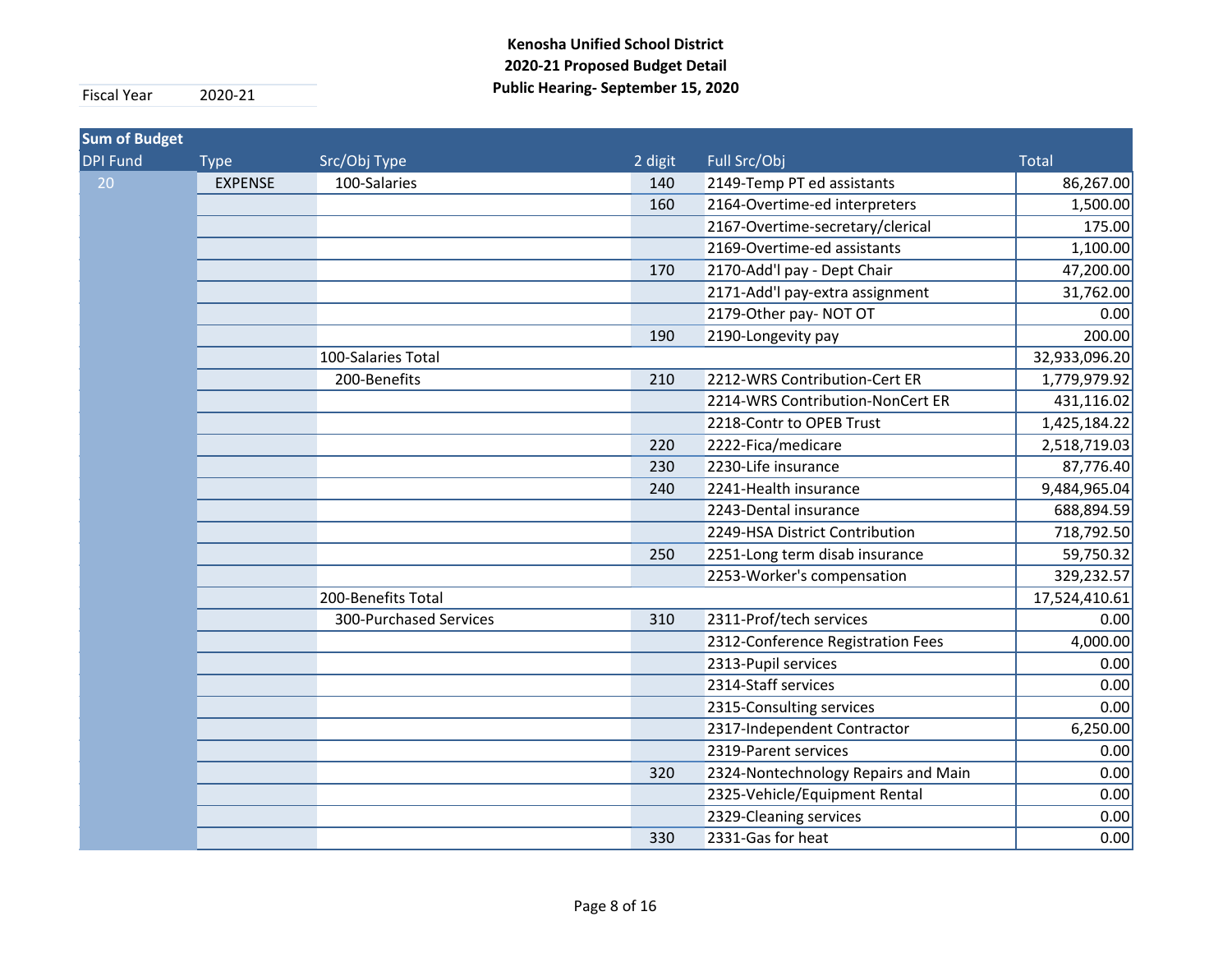| <b>Sum of Budget</b> |                |                              |         |                                     |              |
|----------------------|----------------|------------------------------|---------|-------------------------------------|--------------|
| <b>DPI Fund</b>      | <b>Type</b>    | Src/Obj Type                 | 2 digit | Full Src/Obj                        | <b>Total</b> |
| 20                   | <b>EXPENSE</b> | 300-Purchased Services       | 330     | 2336-Electricity                    | 0.00         |
|                      |                |                              |         | 2337-Water services                 | 0.00         |
|                      |                |                              | 340     | 2341-Pupil Bus Travel(func 2567)    | 2,791,566.34 |
|                      |                |                              |         | 2342-Employee Travel Exp            | 4,134.00     |
|                      |                |                              |         | 2343-Empl in-dist mileage           | 3,397.00     |
|                      |                |                              |         | 2348-Vehicle Fuel                   | 0.00         |
|                      |                |                              |         | 2349-Other Travel-SpEd              | 4,601.00     |
|                      |                |                              | 350     | 2351-Advertising                    | 0.00         |
|                      |                |                              |         | 2353-Postage                        | 0.00         |
|                      |                |                              |         | 2354-Printing & Copying Costs       | 180.00       |
|                      |                |                              |         | 2355-Telephone                      | 4,811.00     |
|                      |                |                              | 370     | 2370-Payment to Non-Governmental    | 0.00         |
|                      |                |                              | 380     | 2386-Payments to CESA               | 105.00       |
|                      |                | 300-Purchased Services Total |         |                                     | 2,819,044.34 |
|                      |                | 400-Supplies                 | 410     | 2410-General Supplies (SPED only)   | 0.00         |
|                      |                |                              |         | 2411-General supplies               | 883,405.94   |
|                      |                |                              |         | 2413-Printer Toner & Printer Ink    | 1,599.00     |
|                      |                |                              |         | 2415-Food supplies                  | 0.00         |
|                      |                |                              |         | 2416-Medical supplies               | 1,133.00     |
|                      |                |                              |         | 2417-Copier & Printer Paper         | 0.00         |
|                      |                |                              | 420     | 2420-Apparel                        | 0.00         |
|                      |                |                              | 430     | 2434-Periodicals (Instructional)    | 0.00         |
|                      |                |                              |         | 2439-Professional Books-OtherMedia  | 0.00         |
|                      |                |                              | 440     | 2440-Small Equip <\$1000 (non-tech) | 2,151.84     |
|                      |                |                              |         | 2442-Equip \$1000-5000 (non-tech)   | 5,972.00     |
|                      |                |                              |         | 2444-Furnishings <\$5000 each       | 920.00       |
|                      |                |                              | 450     | 2450-Objects for resale             | 0.00         |
|                      |                |                              | 470     | 2470-Textbooks                      | 0.00         |
|                      |                |                              |         | 2471-Workbooks                      | 0.00         |
|                      |                |                              | 480     | 2481-Technology Supplies            | 2,219.00     |
|                      |                |                              |         | 2482-Non-Capital Tech Hardware      | 0.00         |
|                      |                |                              |         |                                     |              |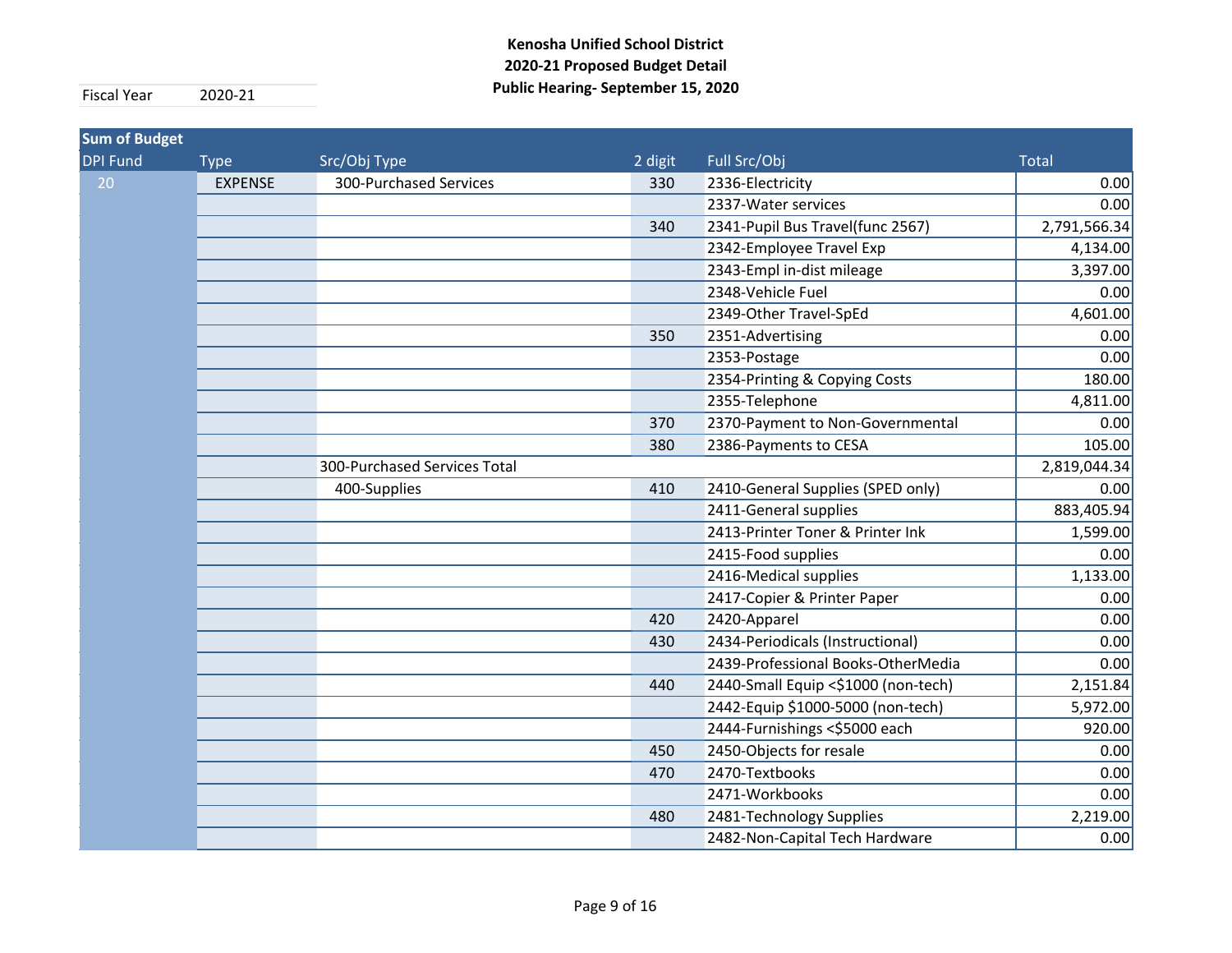| <b>Sum of Budget</b> |                      |                          |         |                                     |               |
|----------------------|----------------------|--------------------------|---------|-------------------------------------|---------------|
| <b>DPI Fund</b>      | <b>Type</b>          | Src/Obj Type             | 2 digit | Full Src/Obj                        | <b>Total</b>  |
| 20                   | <b>EXPENSE</b>       | 400-Supplies             | 480     | 2483-Non-Capital Software           | 32,475.45     |
|                      |                      |                          | 490     | 2490-Media rentals                  | 0.00          |
|                      |                      |                          |         | 2491-Prof Materials(Non-Instructnl) | 0.00          |
|                      |                      | 400-Supplies Total       |         |                                     | 929,876.23    |
|                      |                      | 500-Capital Outlay       | 540     | 2542-Building Imprv Remodel/Replace | 0.00          |
|                      |                      |                          | 550     | 2551-New Equip \$1000-5000 (ea.)    | 0.00          |
|                      |                      |                          |         | 2552-New Equip > \$5000 (ea.)       | 0.00          |
|                      |                      |                          | 580     | 2582-Tech Software > \$5000 (ea.)   | 0.00          |
|                      |                      | 500-Capital Outlay Total |         |                                     | 0.00          |
|                      |                      | 800-Transfers            | 810     | 2810-General Operating Transfer Out | 1,340.00      |
|                      |                      | 800-Transfers Total      |         |                                     | 1,340.00      |
|                      |                      | 900-Other                | 940     | 2941-District dues/fees             | 0.00          |
|                      |                      |                          |         | 2942-Employee dues/fees             | 130.00        |
|                      |                      |                          |         | 2943-Student dues/fees              | 600.00        |
|                      |                      | 900-Other Total          |         |                                     | 730.00        |
|                      | <b>EXPENSE Total</b> |                          |         |                                     | 54,208,497.38 |
| 30                   | <b>REVENUE</b>       | 200-Local Revenues       | 210     | 1211-Property taxes                 | 13,598,392.00 |
|                      |                      | 200-Local Revenues Total |         |                                     | 13,598,392.00 |
|                      | <b>REVENUE Total</b> |                          |         |                                     | 13,598,392.00 |
|                      | <b>EXPENSE</b>       | 600-Debt                 | 670     | 2675-Principal-long term bond       | 9,120,000.00  |
|                      |                      |                          | 680     | 2685-Long Term Bond Interest        | 5,018,442.00  |
|                      |                      |                          | 690     | 2691-Paying agent fees              | 0.00          |
|                      |                      | 600-Debt Total           |         |                                     | 14,138,442.00 |
|                      | <b>EXPENSE Total</b> |                          |         |                                     | 14,138,442.00 |
| 40                   | <b>REVENUE</b>       | 200-Local Revenues       | 280     | 1280-Interest income                | 50,000.00     |
|                      |                      | 200-Local Revenues Total |         |                                     | 50,000.00     |
|                      | <b>REVENUE Total</b> |                          |         |                                     | 50,000.00     |
|                      | <b>EXPENSE</b>       | 100-Salaries             | 160     | 2168-Overtime-custodial             | 0.00          |
|                      |                      | 100-Salaries Total       |         |                                     | 0.00          |
|                      |                      | 200-Benefits             | 210     | 2214-WRS Contribution-NonCert ER    | 0.00          |
|                      |                      |                          | 220     | 2222-Fica/medicare                  | 0.00          |
|                      |                      |                          |         |                                     |               |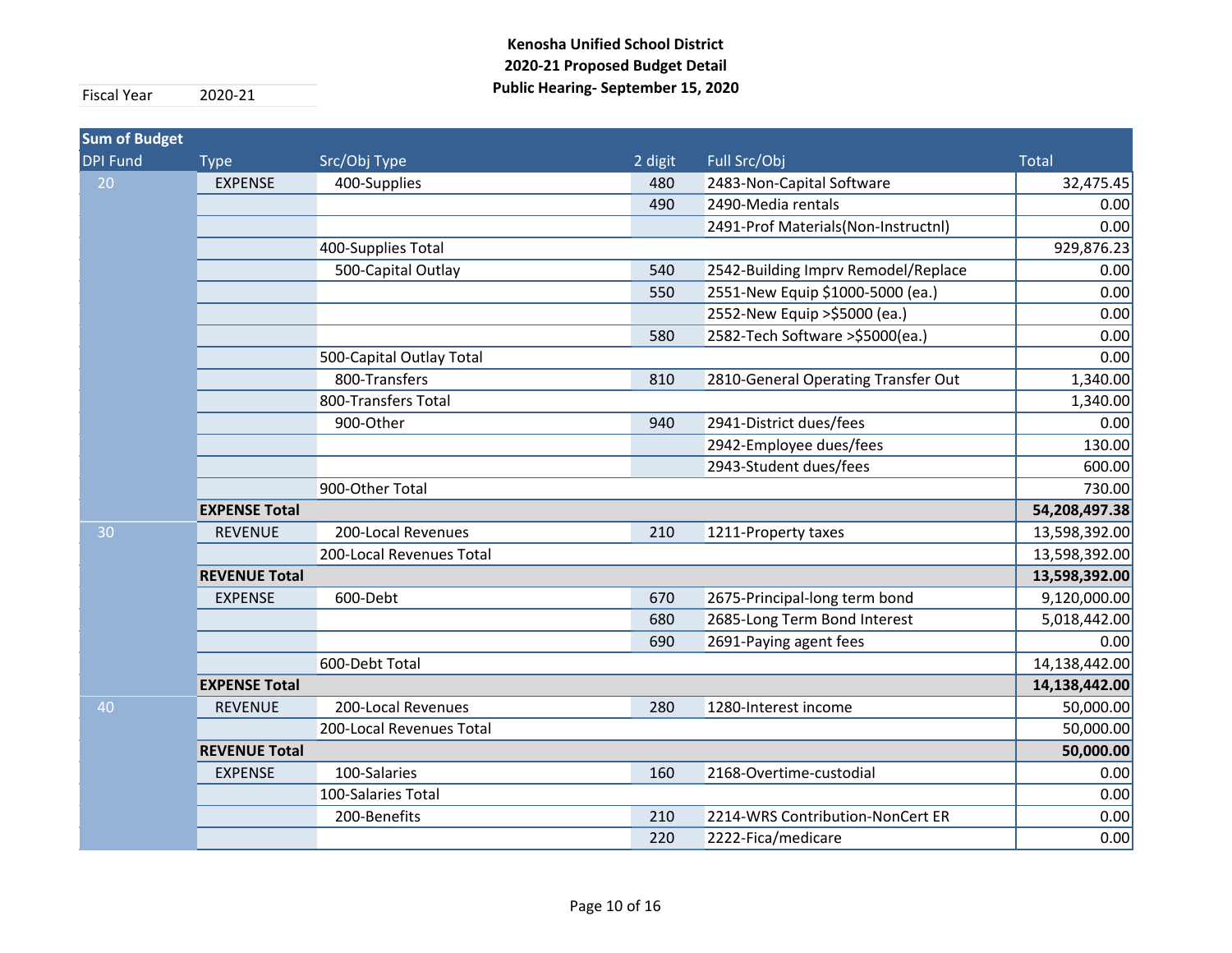| <b>Sum of Budget</b> |                      |                              |         |                                    |              |
|----------------------|----------------------|------------------------------|---------|------------------------------------|--------------|
| <b>DPI Fund</b>      | <b>Type</b>          | Src/Obj Type                 | 2 digit | Full Src/Obj                       | <b>Total</b> |
| 40                   | <b>EXPENSE</b>       | 200-Benefits                 | 250     | 2253-Worker's compensation         | 0.00         |
|                      |                      | 200-Benefits Total           |         |                                    | 0.00         |
|                      |                      | 300-Purchased Services       | 320     | 2327-Construction services         | 5,224,165.04 |
|                      |                      | 300-Purchased Services Total |         |                                    | 5,224,165.04 |
|                      |                      | 500-Capital Outlay           | 580     | 2581-Tech Hardware >\$5000(ea.)    | 0.00         |
|                      |                      | 500-Capital Outlay Total     |         |                                    | 0.00         |
|                      | <b>EXPENSE Total</b> |                              |         |                                    | 5,224,165.04 |
| 50                   | <b>REVENUE</b>       | 200-Local Revenues           | 250     | 1251-Pupil meals                   | 725,000.00   |
|                      |                      |                              |         | 1252-Adult meals                   | 6,000.00     |
|                      |                      |                              |         | 1254-Snacks                        | 13,500.00    |
|                      |                      |                              |         | 1257-Breakfast sales               | 1,000.00     |
|                      |                      |                              |         | 1258-Milk sales                    | 45,000.00    |
|                      |                      |                              |         | 1259-Ala carte sales               | 850,000.00   |
|                      |                      |                              | 280     | 1281-St Interest Income            | 30,000.00    |
|                      |                      | 200-Local Revenues Total     |         |                                    | 1,670,500.00 |
|                      |                      | 600-State Aid                | 610     | 1617-Food service state aid        | 150,000.00   |
|                      |                      | 600-State Aid Total          |         |                                    | 150,000.00   |
|                      |                      | 700-Federal Aid              | 710     | 1714-Donated commodities           | 500,000.00   |
|                      |                      |                              |         | 1717-Food service aid              | 6,060,000.00 |
|                      |                      |                              | 730     | 1730-Federal special projects aids | 206,500.00   |
|                      |                      | 700-Federal Aid Total        |         |                                    | 6,766,500.00 |
|                      | <b>REVENUE Total</b> |                              |         |                                    | 8,587,000.00 |
|                      | <b>EXPENSE</b>       | 100-Salaries                 | 110     | 2111-Perm FT Supervisory           | 246,433.00   |
|                      |                      |                              |         | 2117-Perm FT secretary/clerical    | 89,648.00    |
|                      |                      |                              |         | 2118-Perm FT custodial             | 493,708.88   |
|                      |                      |                              | 120     | 2128-Perm PT custodials            | 378,551.68   |
|                      |                      |                              |         | 2129-Perm PT ed assistants         | 1,236,800.00 |
|                      |                      |                              | 140     | 2149-Temp PT ed assistants         | 238,638.00   |
|                      |                      |                              | 160     | 2162-Overtime-technical            | 16,000.00    |
|                      |                      |                              |         | 2166-Overtime-trades               | 0.00         |
|                      |                      |                              |         | 2167-Overtime-secretary/clerical   | 7,000.00     |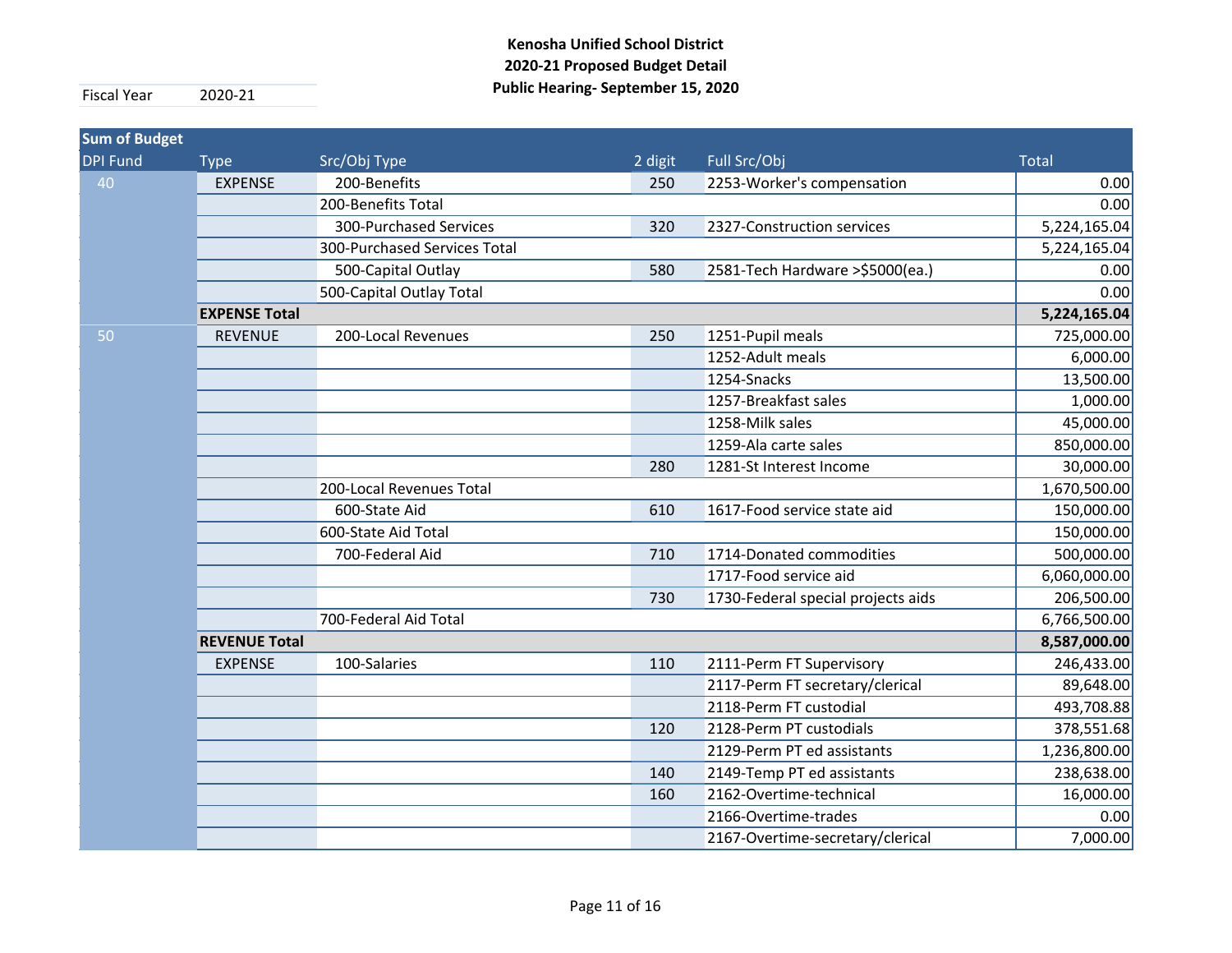| <b>Sum of Budget</b> |                |                        |         |                                     |              |
|----------------------|----------------|------------------------|---------|-------------------------------------|--------------|
| <b>DPI Fund</b>      | <b>Type</b>    | Src/Obj Type           | 2 digit | Full Src/Obj                        | <b>Total</b> |
| 50                   | <b>EXPENSE</b> | 100-Salaries           | 160     | 2168-Overtime-custodial             | 3,000.00     |
|                      |                |                        |         | 2169-Overtime-ed assistants         | 0.00         |
|                      |                |                        | 170     | 2170-Add'l pay - Dept Chair         | 0.00         |
|                      |                |                        | 190     | 2190-Longevity pay                  | 0.00         |
|                      |                |                        |         | 2194-Spec Event Pay (Food Service)  | 1,000.00     |
|                      |                | 100-Salaries Total     |         |                                     | 2,710,779.56 |
|                      |                | 200-Benefits           | 210     | 2212-WRS Contribution-Cert ER       | 0.00         |
|                      |                |                        |         | 2214-WRS Contribution-NonCert ER    | 111,481.18   |
|                      |                |                        |         | 2218-Contr to OPEB Trust            | 51,320.91    |
|                      |                |                        | 220     | 2222-Fica/medicare                  | 134,623.99   |
|                      |                |                        | 230     | 2230-Life insurance                 | 4,232.37     |
|                      |                |                        | 240     | 2241-Health insurance               | 422,289.75   |
|                      |                |                        |         | 2243-Dental insurance               | 32,248.81    |
|                      |                |                        |         | 2249-HSA District Contribution      | 31,425.00    |
|                      |                |                        | 250     | 2251-Long term disab insurance      | 2,072.43     |
|                      |                |                        |         | 2253-Worker's compensation          | 18,455.93    |
|                      |                | 200-Benefits Total     |         |                                     | 808,150.37   |
|                      |                | 300-Purchased Services | 310     | 2311-Prof/tech services             | 35,000.00    |
|                      |                |                        |         | 2312-Conference Registration Fees   | 0.00         |
|                      |                |                        |         | 2316-Site Rentals-Off KUSD Property | 0.00         |
|                      |                |                        |         | 2317-Independent Contractor         | 20,000.00    |
|                      |                |                        | 320     | 2324-Nontechnology Repairs and Main | 120,000.00   |
|                      |                |                        |         | 2325-Vehicle/Equipment Rental       | 77,000.00    |
|                      |                |                        |         | 2327-Construction services          | 0.00         |
|                      |                |                        |         | 2328-Building Rentals               | 0.00         |
|                      |                |                        | 340     | 2342-Employee Travel Exp            | 6,000.00     |
|                      |                |                        |         | 2343-Empl in-dist mileage           | 1,000.00     |
|                      |                |                        | 350     | 2351-Advertising                    | 275.00       |
|                      |                |                        |         | 2353-Postage                        | 10,000.00    |
|                      |                |                        |         | 2354-Printing & Copying Costs       | 10,000.00    |
|                      |                |                        |         | 2355-Telephone                      | 3,000.00     |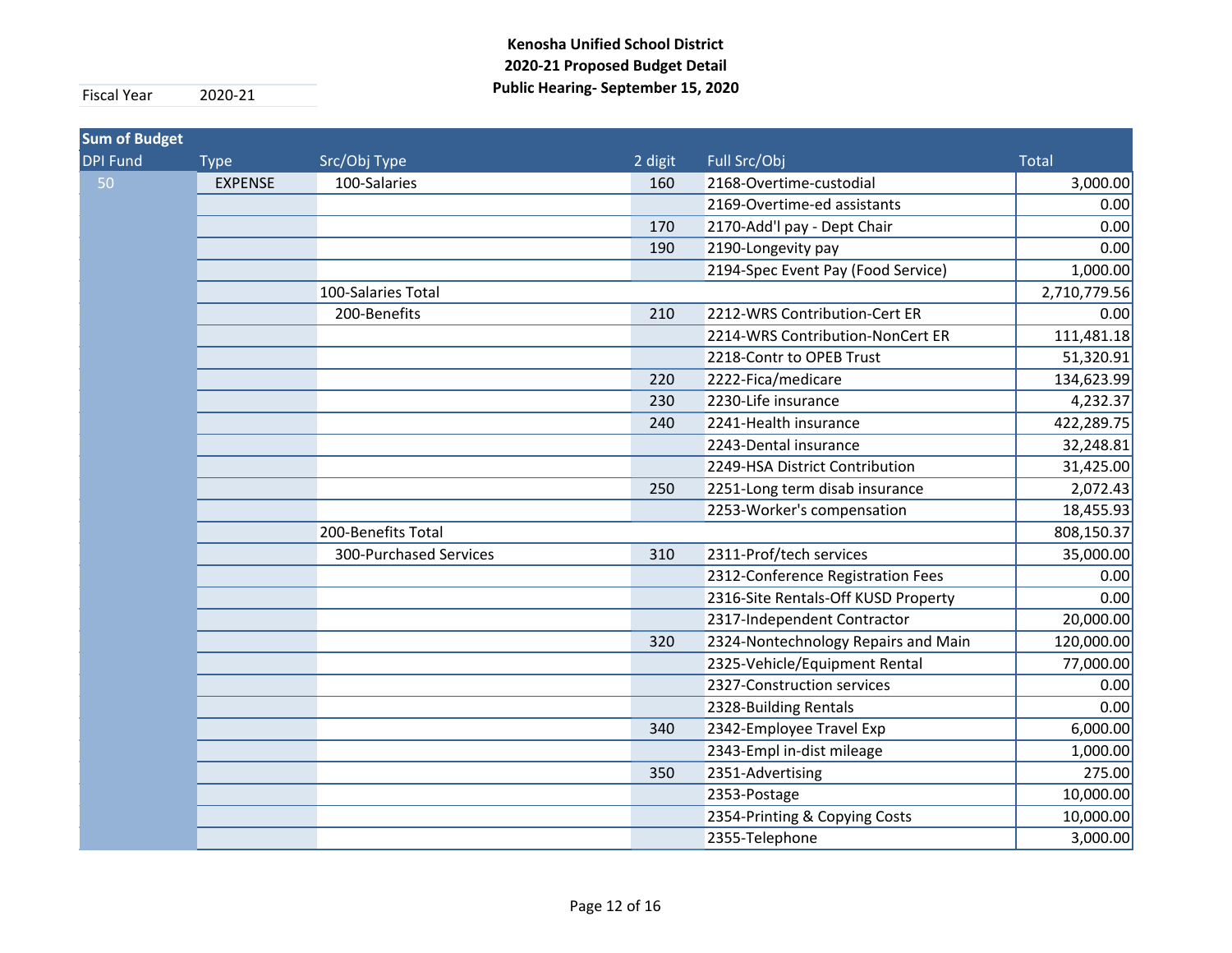| <b>Sum of Budget</b> |                      |                              |         |                                      |              |
|----------------------|----------------------|------------------------------|---------|--------------------------------------|--------------|
| <b>DPI Fund</b>      | <b>Type</b>          | Src/Obj Type                 | 2 digit | Full Src/Obj                         | <b>Total</b> |
| 50                   | <b>EXPENSE</b>       | 300-Purchased Services       | 380     | 2387-Payments to State               | 1,500.00     |
|                      |                      | 300-Purchased Services Total |         |                                      | 283,775.00   |
|                      |                      | 400-Supplies                 | 410     | 2411-General supplies                | 323,000.00   |
|                      |                      |                              |         | 2413-Printer Toner & Printer Ink     | 6,000.00     |
|                      |                      |                              |         | 2415-Food supplies                   | 4,027,500.00 |
|                      |                      |                              |         | 2417-Copier & Printer Paper          | 500.00       |
|                      |                      |                              | 420     | 2420-Apparel                         | 0.00         |
|                      |                      |                              | 440     | 2440-Small Equip <\$1000 (non-tech)  | 100,000.00   |
|                      |                      |                              |         | 2442-Equip \$1000-5000 (non-tech)    | 115,000.00   |
|                      |                      |                              |         | 2447-Tech Equip \$1000-5000          | 0.00         |
|                      |                      |                              |         | 2448-Small Technical Equip <\$1000   | 0.00         |
|                      |                      |                              | 480     | 2480-Non-Capital Technology          | 0.00         |
|                      |                      |                              |         | 2481-Technology Supplies             | 5,000.00     |
|                      |                      |                              |         | 2482-Non-Capital Tech Hardware       | 15,000.00    |
|                      |                      |                              |         | 2483-Non-Capital Software            | 50,000.00    |
|                      |                      |                              | 490     | 2491-Prof Materials(Non-Instructnl)  | 1,000.00     |
|                      |                      | 400-Supplies Total           |         |                                      | 4,643,000.00 |
|                      |                      | 500-Capital Outlay           | 530     | 2537-Building Rental (Long Term)     | 0.00         |
|                      |                      |                              | 560     | 2561-Replace Equip \$1000-5000 (ea.) | 0.00         |
|                      |                      |                              |         | 2562-Replace Equip > \$5000 (ea.)    | 50,000.00    |
|                      |                      |                              | 570     | 2572-Vehicle rental                  | 0.00         |
|                      |                      | 500-Capital Outlay Total     |         |                                      | 50,000.00    |
|                      |                      | 900-Other                    | 940     | 2942-Employee dues/fees              | 75,000.00    |
|                      |                      |                              | 960     | 2961-Cash adjustments                | 0.00         |
|                      |                      | 900-Other Total              |         |                                      | 75,000.00    |
|                      | <b>EXPENSE Total</b> |                              |         |                                      | 8,570,704.93 |
| 80                   | <b>REVENUE</b>       | 200-Local Revenues           | 210     | 1211-Property taxes                  | 1,500,000.00 |
|                      |                      |                              | 290     | 1291-Gifts                           | 450.00       |
|                      |                      | 200-Local Revenues Total     |         |                                      | 1,500,450.00 |
|                      | <b>REVENUE Total</b> |                              |         |                                      | 1,500,450.00 |
|                      | <b>EXPENSE</b>       | 100-Salaries                 | 110     | 2110-Perm FT Administrator           | 101,538.10   |

Page 13 of 16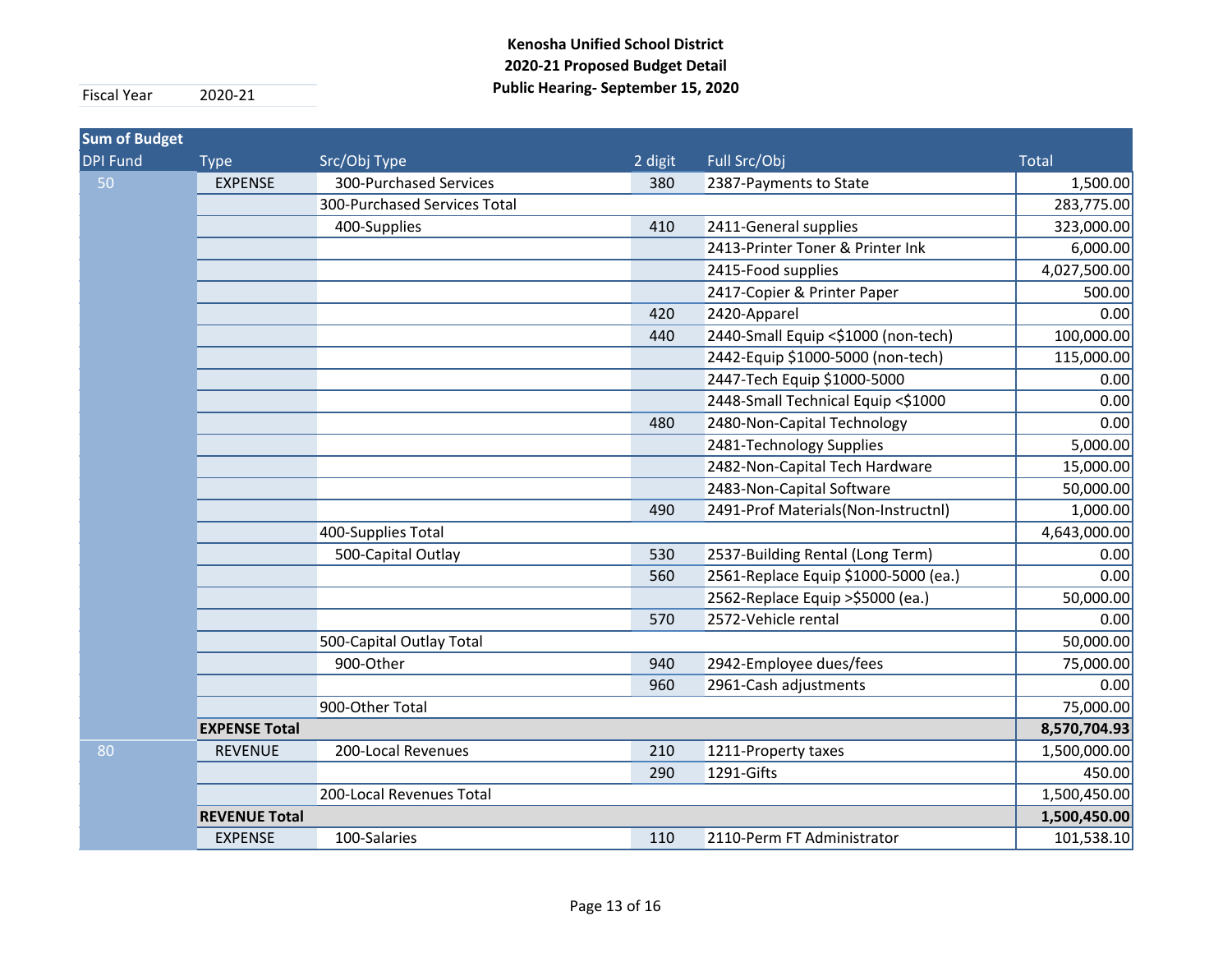| <b>Sum of Budget</b> |                |                        |         |                                   |              |
|----------------------|----------------|------------------------|---------|-----------------------------------|--------------|
| <b>DPI Fund</b>      | <b>Type</b>    | Src/Obj Type           | 2 digit | Full Src/Obj                      | <b>Total</b> |
| 80                   | <b>EXPENSE</b> | 100-Salaries           | 110     | 2113-Perm FT teachers             | 80,000.00    |
|                      |                |                        |         | 2114-Perm FT teacher consultant   | 6,500.00     |
|                      |                |                        |         | 2117-Perm FT secretary/clerical   | 245,809.60   |
|                      |                |                        |         | 2119-Perm FT education assistant  | 43,457.00    |
|                      |                |                        | 120     | 2129-Perm PT ed assistants        | 20,000.00    |
|                      |                |                        | 140     | 2140-Temporary Part Time          | 45,512.86    |
|                      |                |                        |         | 2147-Temp PT secretary            | 40,182.48    |
|                      |                |                        |         | 2148-Temp PT custodial            | 12,267.67    |
|                      |                |                        |         | 2149-Temp PT ed assistants        | 60,350.00    |
|                      |                |                        | 160     | 2168-Overtime-custodial           | 2,436.49     |
|                      |                |                        |         | 2169-Overtime-ed assistants       | 86.57        |
|                      |                |                        | 170     | 2170-Add'l pay - Dept Chair       | 28.08        |
|                      |                |                        |         | 2171-Add'l pay-extra assignment   | 9,823.03     |
|                      |                |                        |         | 2173-Add'l pay-coaching           | 8,100.00     |
|                      |                |                        |         | 2179-Other pay- NOT OT            | 54,959.97    |
|                      |                |                        | 190     | 2190-Longevity pay                | 460.00       |
|                      |                |                        |         | 2193-Pay/non-school functions     | 2,800.00     |
|                      |                | 100-Salaries Total     |         |                                   | 734,311.85   |
|                      |                | 200-Benefits           | 210     | 2212-WRS Contribution-Cert ER     | 13,542.69    |
|                      |                |                        |         | 2214-WRS Contribution-NonCert ER  | 27,305.47    |
|                      |                |                        |         | 2218-Contr to OPEB Trust          | 20,502.20    |
|                      |                |                        | 220     | 2222-Fica/medicare                | 50,836.64    |
|                      |                |                        | 230     | 2230-Life insurance               | 1,848.45     |
|                      |                |                        | 240     | 2241-Health insurance             | 137,715.83   |
|                      |                |                        |         | 2243-Dental insurance             | 10,723.50    |
|                      |                |                        |         | 2249-HSA District Contribution    | 10,545.00    |
|                      |                |                        | 250     | 2251-Long term disab insurance    | 847.43       |
|                      |                |                        |         | 2253-Worker's compensation        | 6,779.84     |
|                      |                | 200-Benefits Total     |         |                                   | 280,647.05   |
|                      |                | 300-Purchased Services | 310     | 2311-Prof/tech services           | 356,782.00   |
|                      |                |                        |         | 2312-Conference Registration Fees | 2,413.00     |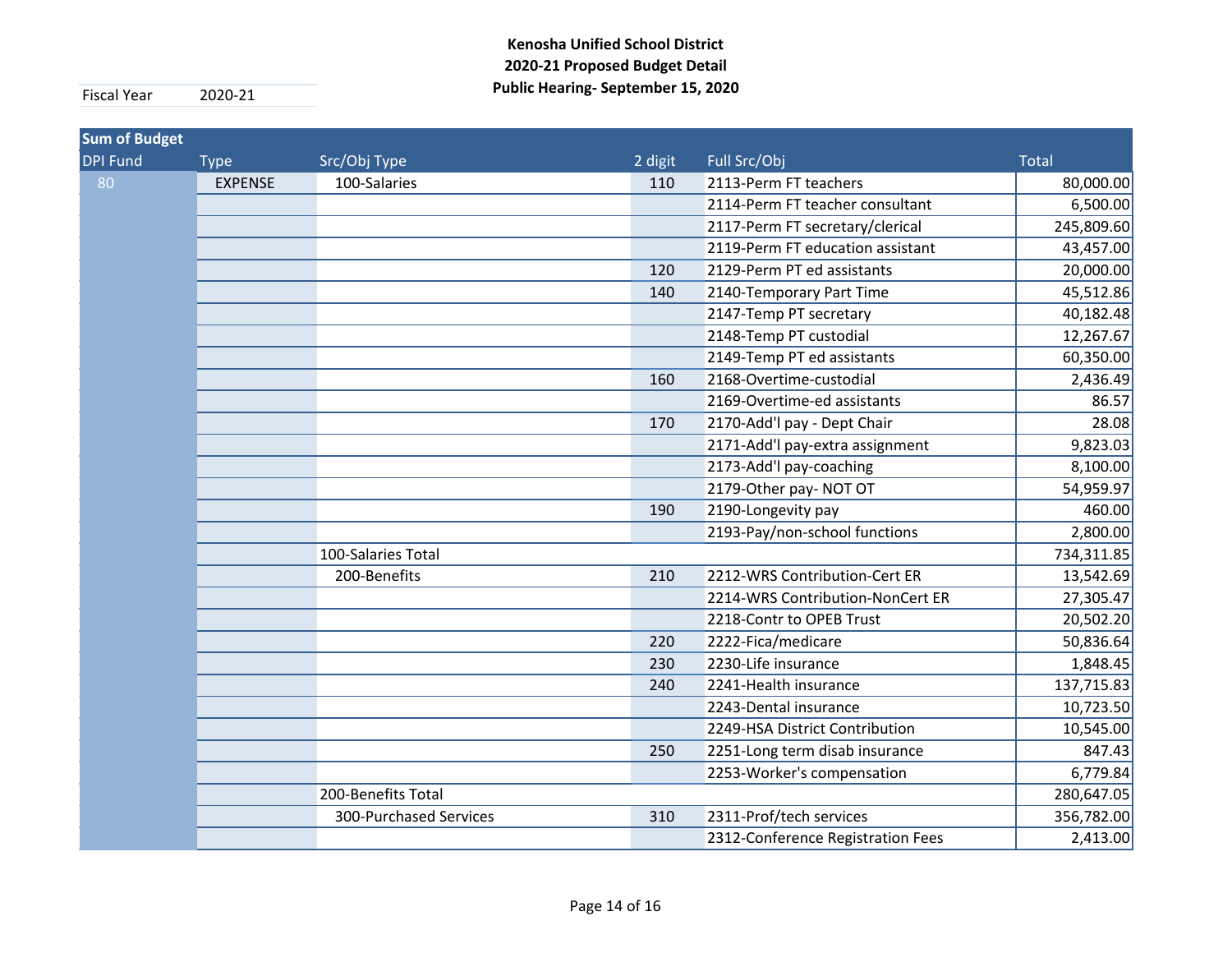| <b>Sum of Budget</b> |                |                              |         |                                     |              |
|----------------------|----------------|------------------------------|---------|-------------------------------------|--------------|
| <b>DPI Fund</b>      | <b>Type</b>    | Src/Obj Type                 | 2 digit | Full Src/Obj                        | <b>Total</b> |
| 80                   | <b>EXPENSE</b> | 300-Purchased Services       | 310     | 2316-Site Rentals-Off KUSD Property | 7,680.00     |
|                      |                |                              |         | 2317-Independent Contractor         | 507.79       |
|                      |                |                              | 320     | 2324-Nontechnology Repairs and Main | 100.00       |
|                      |                |                              |         | 2329-Cleaning services              | 1,145.75     |
|                      |                |                              | 330     | 2331-Gas for heat                   | 6,000.00     |
|                      |                |                              |         | 2336-Electricity                    | 14,000.00    |
|                      |                |                              |         | 2337-Water services                 | 1,200.00     |
|                      |                |                              | 340     | 2341-Pupil Bus Travel(func 2567)    | 1,592.21     |
|                      |                |                              |         | 2342-Employee Travel Exp            | 1,240.00     |
|                      |                |                              |         | 2343-Empl in-dist mileage           | 3,300.00     |
|                      |                |                              | 350     | 2351-Advertising                    | 2,920.53     |
|                      |                |                              |         | 2353-Postage                        | 8,803.00     |
|                      |                |                              |         | 2354-Printing & Copying Costs       | 21,715.89    |
|                      |                |                              |         | 2355-Telephone                      | 2,311.12     |
|                      |                | 300-Purchased Services Total |         |                                     | 431,711.29   |
|                      |                | 400-Supplies                 | 410     | 2411-General supplies               | 152,873.56   |
|                      |                |                              |         | 2413-Printer Toner & Printer Ink    | 695.30       |
|                      |                |                              |         | 2415-Food supplies                  | 14,209.71    |
|                      |                |                              |         | 2417-Copier & Printer Paper         | 2,100.00     |
|                      |                |                              | 420     | 2420-Apparel                        | 0.00         |
|                      |                |                              | 440     | 2440-Small Equip <\$1000 (non-tech) | 225.00       |
|                      |                |                              |         | 2444-Furnishings <\$5000 each       | 893.32       |
|                      |                |                              | 450     | 2450-Objects for resale             | 0.00         |
|                      |                |                              | 470     | 2471-Workbooks                      | 0.00         |
|                      |                |                              | 480     | 2481-Technology Supplies            | 1,000.00     |
|                      |                |                              |         | 2482-Non-Capital Tech Hardware      | 51,520.00    |
|                      |                |                              | 490     | 2491-Prof Materials(Non-Instructnl) | 0.00         |
|                      |                |                              |         | 2498-Athletic Reimbursement         | 6,750.00     |
|                      |                | 400-Supplies Total           |         |                                     | 230,266.89   |
|                      |                | 500-Capital Outlay           | 540     | 2542-Building Imprv Remodel/Replace | 138,338.04   |
|                      |                |                              | 580     | 2581-Tech Hardware > \$5000 (ea.)   | 42,773.00    |